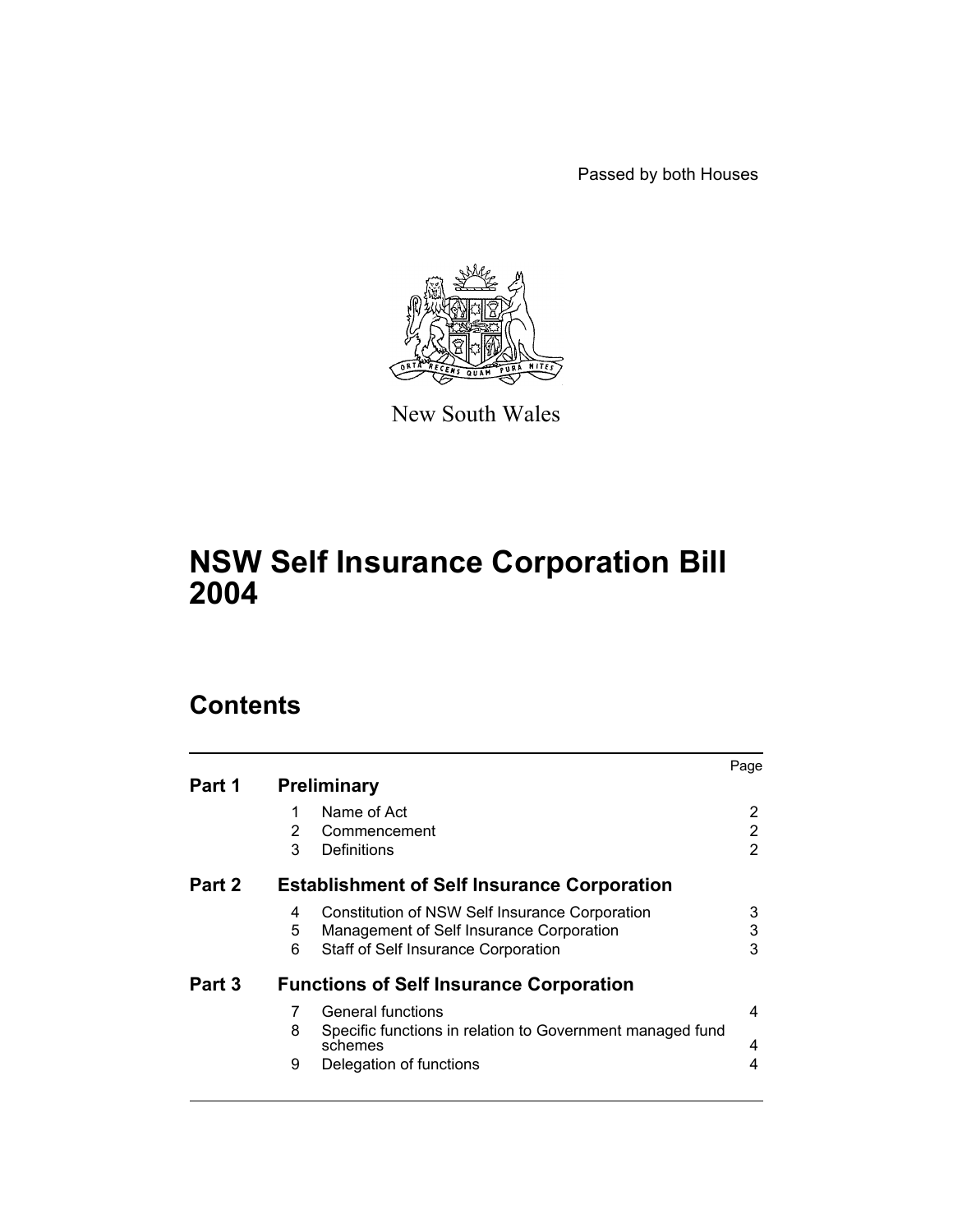**Contents** 

|                   |                      |                                            | Page |  |  |
|-------------------|----------------------|--------------------------------------------|------|--|--|
|                   | 10                   | Ownership of records                       | 4    |  |  |
| Part 4            | <b>Finance</b>       |                                            |      |  |  |
|                   | 11                   | Self Insurance Fund                        | 6    |  |  |
|                   | 12                   | Investment of money in Fund                |      |  |  |
| Part 5            | <b>Miscellaneous</b> |                                            |      |  |  |
|                   | 13                   | Regulations                                | 8    |  |  |
|                   | 14                   | Nature of proceedings for offences         | 8    |  |  |
|                   | 15                   | Seal of Corporation                        | 8    |  |  |
|                   | 16                   | Savings, transitional and other provisions | 8    |  |  |
|                   | 17                   | Amendment of Acts and Regulations          | 8    |  |  |
|                   | 18                   | Review of Act                              | 8    |  |  |
| <b>Schedule 1</b> |                      | Savings, transitional and other provisions | 9    |  |  |
| <b>Schedule 2</b> |                      | <b>Amendment of Acts and Regulations</b>   | 10   |  |  |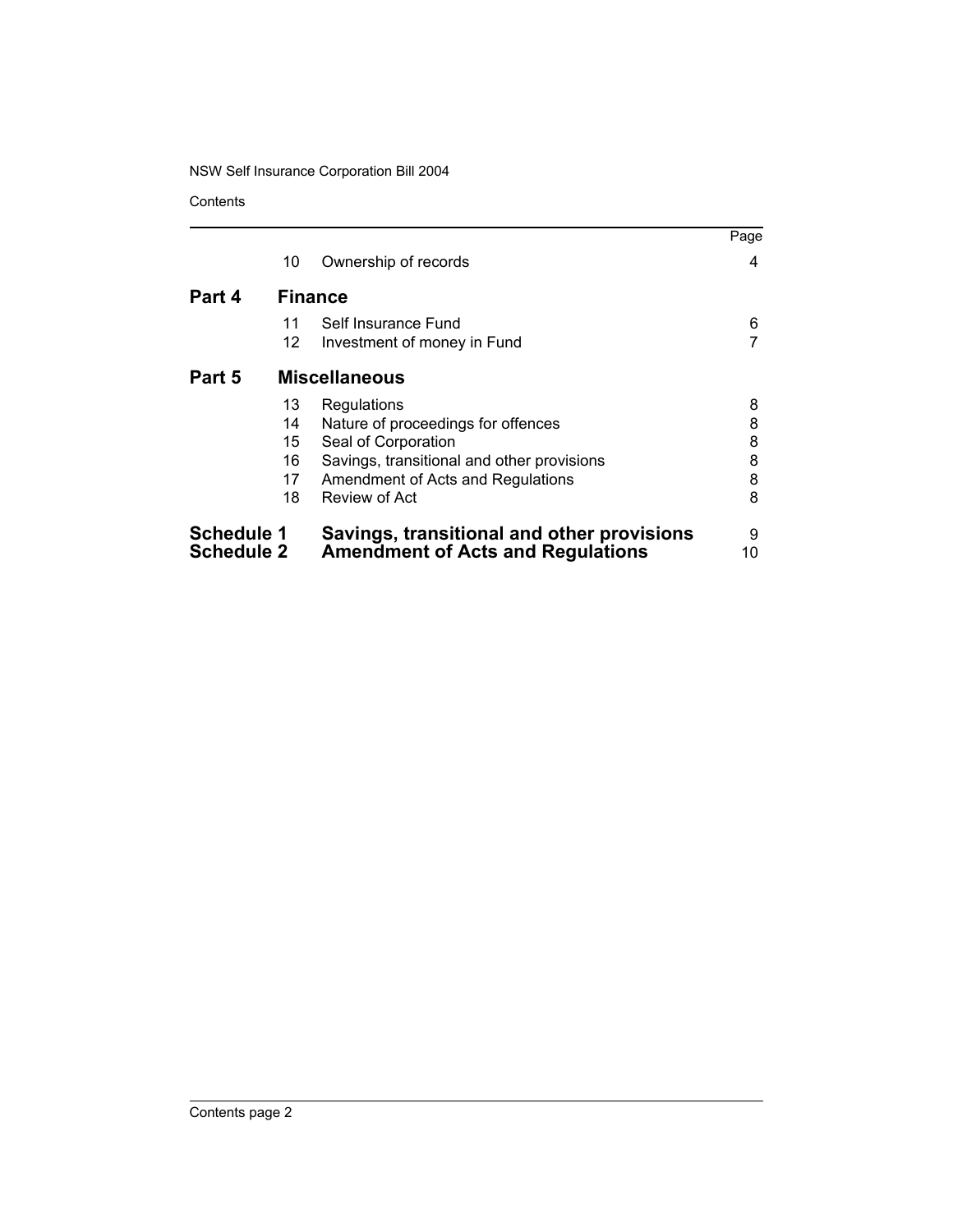*I certify that this PUBLIC BILL, which originated in the LEGISLATIVE ASSEMBLY, has finally passed the LEGISLATIVE COUNCIL and the LEGISLATIVE ASSEMBLY of NEW SOUTH WALES.*

> *Clerk of the Legislative Assembly. Legislative Assembly, Sydney, , 2004*



New South Wales

# **NSW Self Insurance Corporation Bill 2004**

Act No , 2004

An Act to reconstitute the NSW Insurance Ministerial Corporation as the NSW Self Insurance Corporation and to clarify its functions; and for related purposes.

*I have examined this Bill, and find it to correspond in all respects with the Bill as finally passed by both Houses.*

*Chairman of Committees of the Legislative Assembly.*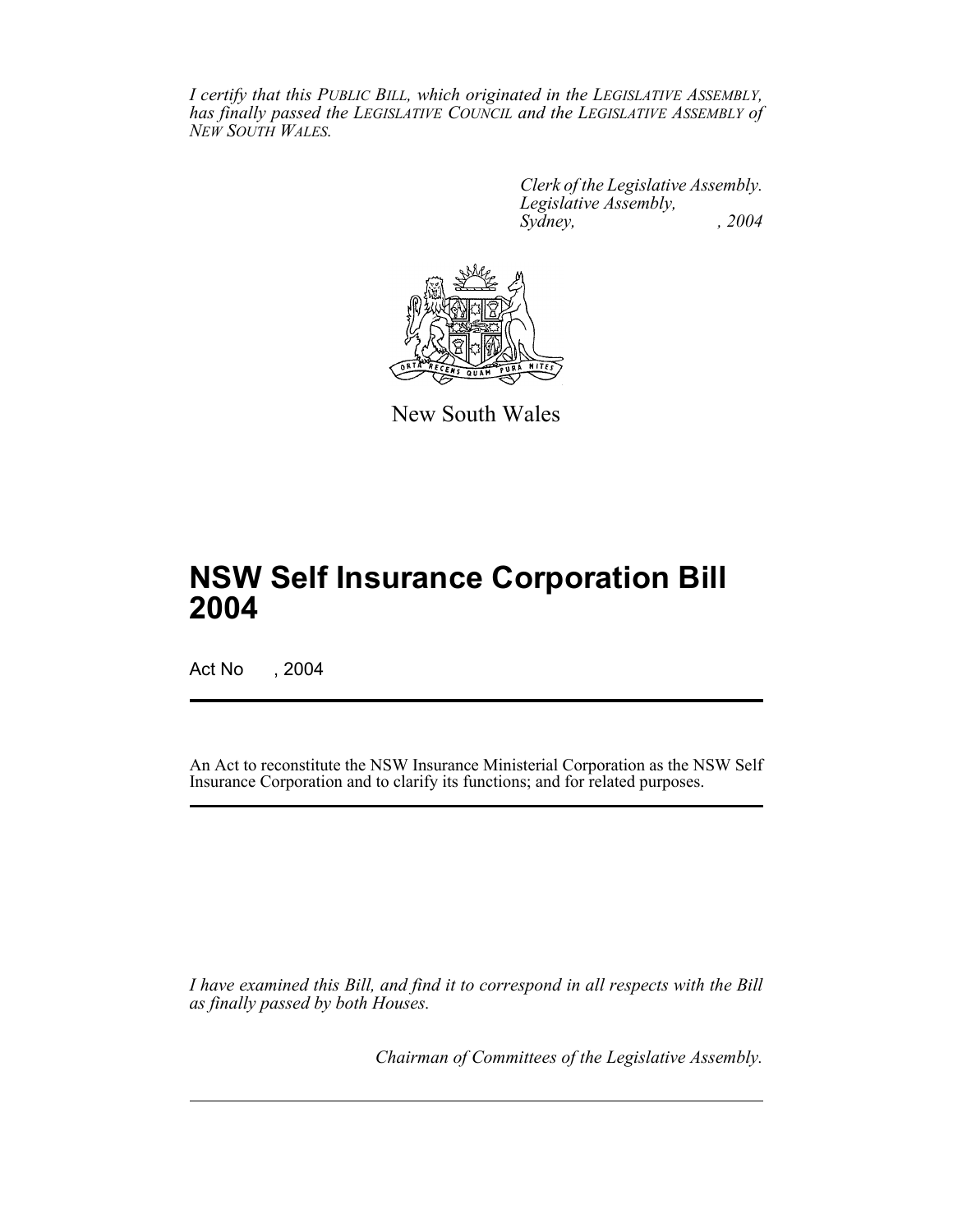Part 1 Preliminary

## **The Legislature of New South Wales enacts:**

## **Part 1 Preliminary**

## **1 Name of Act**

This Act is the *NSW Self Insurance Corporation Act 2004*.

## **2 Commencement**

This Act commences on a day or days to be appointed by proclamation.

## **3 Definitions**

In this Act:

*exercise* a function includes perform a duty.

*function* includes a power, authority or duty.

*Government managed fund scheme* means an arrangement under which workers compensation, motor vehicle accident, public and other liabilities of the State or an authority of the State:

- (a) are managed as a self insurance scheme (including the collection of contributions from the State or an authority of the State towards the cost of claims), and
- (b) are paid, or otherwise settled, by the State or by the Self Insurance Corporation on behalf of the State or an authority of the State.

*Self Insurance Corporation* means the corporation constituted under section 4.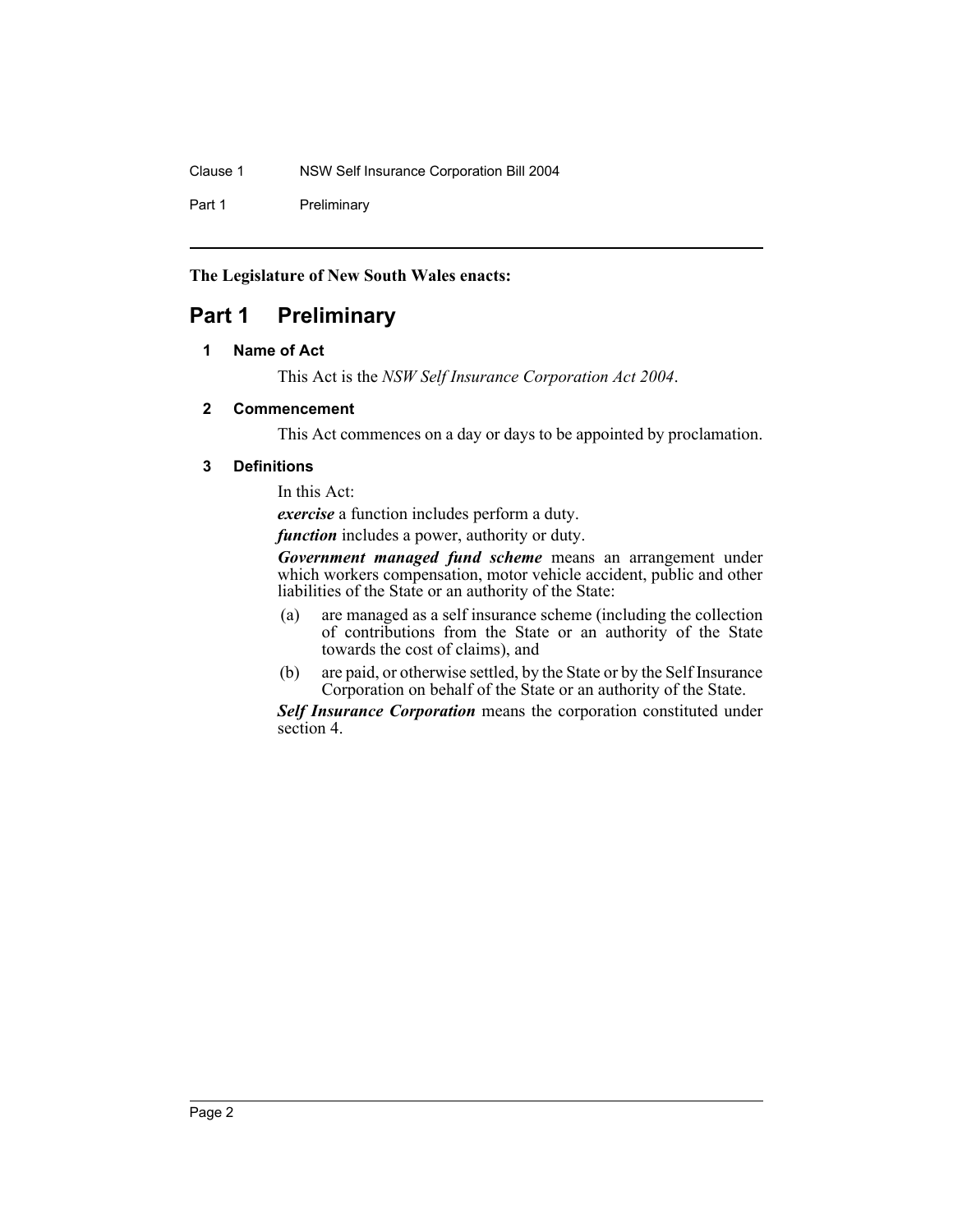| NSW Self Insurance Corporation Bill 2004    | Clause 4 |
|---------------------------------------------|----------|
| Establishment of Self Insurance Corporation | Part 2   |

## **Part 2 Establishment of Self Insurance Corporation**

#### **4 Constitution of NSW Self Insurance Corporation**

- (1) There is constituted by this Act a corporation with the corporate name of NSW Self Insurance Corporation.
- (2) The Self Insurance Corporation is, for the purposes of any Act, a statutory body representing the Crown.

#### **5 Management of Self Insurance Corporation**

- (1) The affairs of the Self Insurance Corporation are to be managed by the Minister.
- (2) Any act, matter or thing done in the name of, or on behalf of, the Self Insurance Corporation by the Minister, or with the authority of the Minister, is taken to have been done by the Self Insurance Corporation.

#### **6 Staff of Self Insurance Corporation**

- (1) The Self Insurance Corporation may arrange for the use of the services of any staff or facilities of any government department or public or local authority.
- (2) For the purpose of this Act, any such staff are taken to be staff of the Self Insurance Corporation.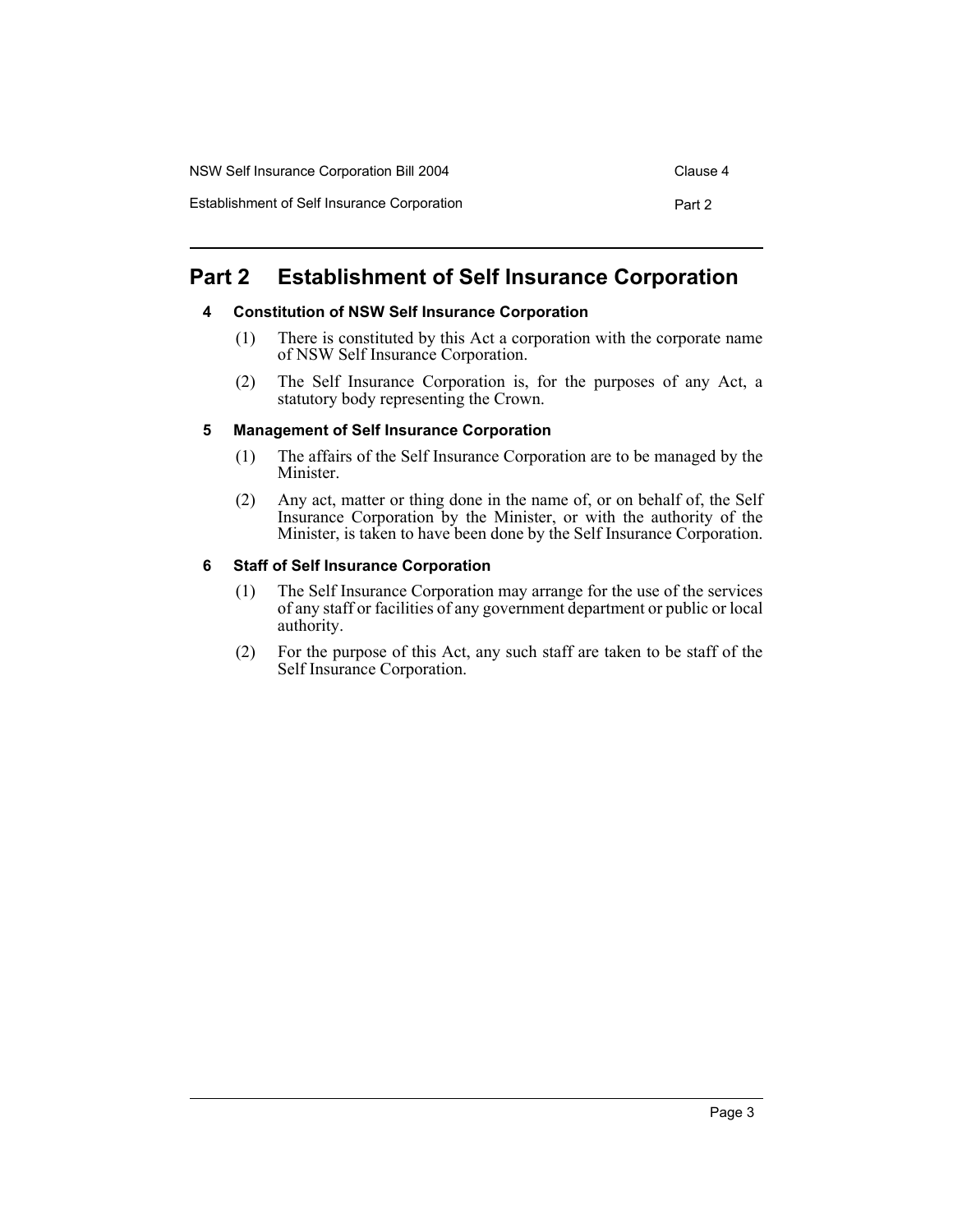Part 3 Functions of Self Insurance Corporation

## **Part 3 Functions of Self Insurance Corporation**

## **7 General functions**

- (1) The Self Insurance Corporation has the functions conferred or imposed on it by or under this or any other Act or law.
- (2) Without limiting subsection (1), the Self Insurance Corporation has the functions imposed on it under section 211B of the *Workers Compensation Act 1987* and sections 26 and 27 of the *Government Insurance Office (Privatisation) Act 1991*.

#### **8 Specific functions in relation to Government managed fund schemes**

The Self Insurance Corporation has the following functions with respect to Government managed fund schemes:

- (a) to operate one or more Government managed fund schemes (including the function of establishing, reorganising, amalgamating, dividing or winding up such schemes),
- (b) to enter into agreements or arrangements with other persons to provide services (as agents or otherwise) in relation to the operation of any Government managed fund scheme,
- (c) to enter into insurance or other agreements or arrangements to cover the liabilities to which a Government managed fund scheme applies,
- (d) to act for the State or an authority of the State in dealing with claims under a Government managed fund scheme (including the recovery of amounts payable to the State or an authority of the State in connection with such claims).

## **9 Delegation of functions**

The Self Insurance Corporation may delegate to any person the exercise of any of its functions, other than this power of delegation.

## **10 Ownership and control of records**

- (1) Subject to the regulations, all records (within the meaning of the *State Records Act 1998*) made and kept, or received and kept, by an agent or other person in the exercise of functions on behalf of the Self Insurance Corporation are the property of the Self Insurance Corporation.
- (2) The Self Insurance Corporation may give directions to such an agent or other person with respect to the possession, custody and control of, and the granting of access to, those records.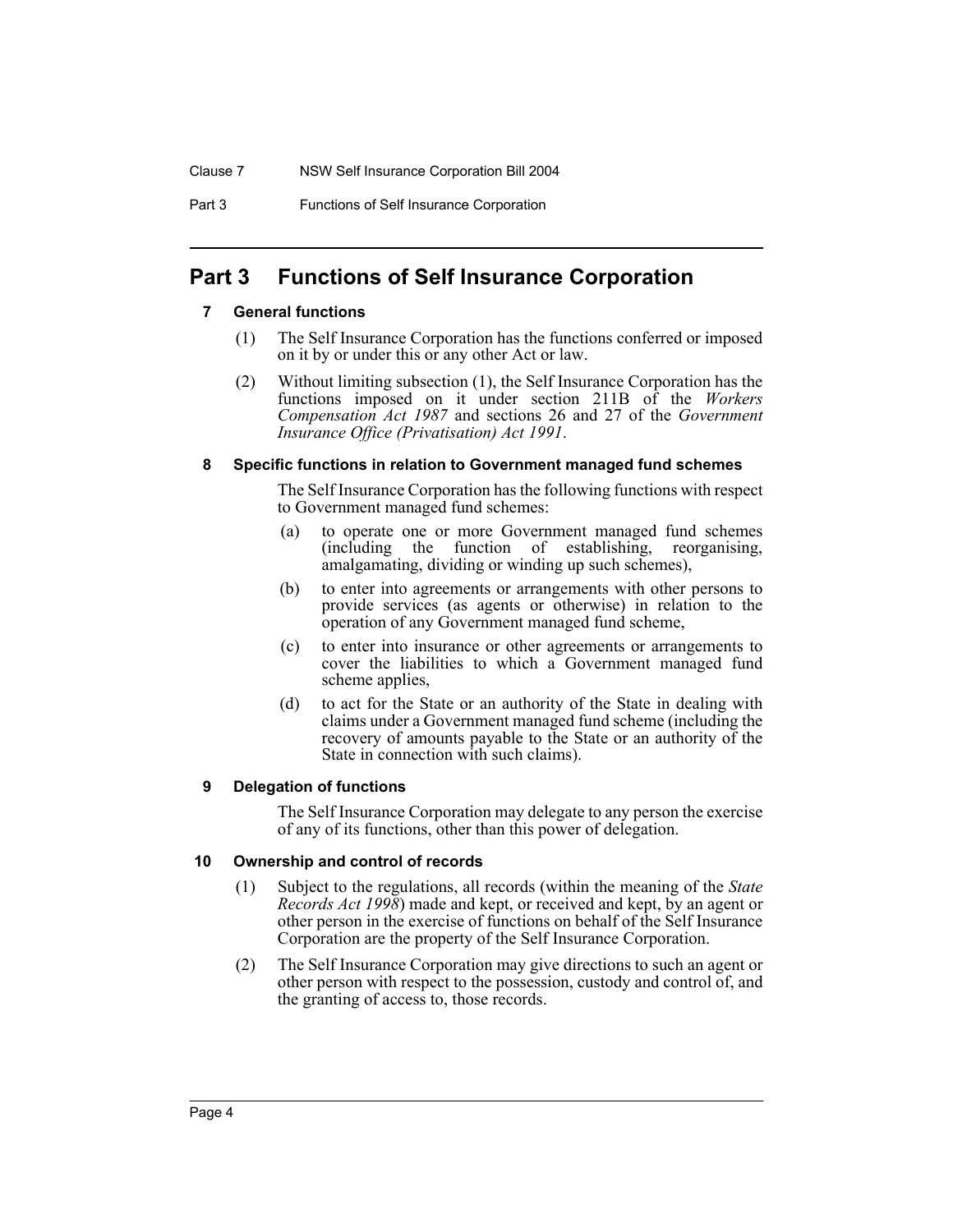| NSW Self Insurance Corporation Bill 2004 | Clause 10 |
|------------------------------------------|-----------|
| Functions of Self Insurance Corporation  | Part 3    |

(3) A person must not, without reasonable excuse, fail to comply with any such direction given by the Self Insurance Corporation to the agent or person.

Maximum penalty: 100 penalty units.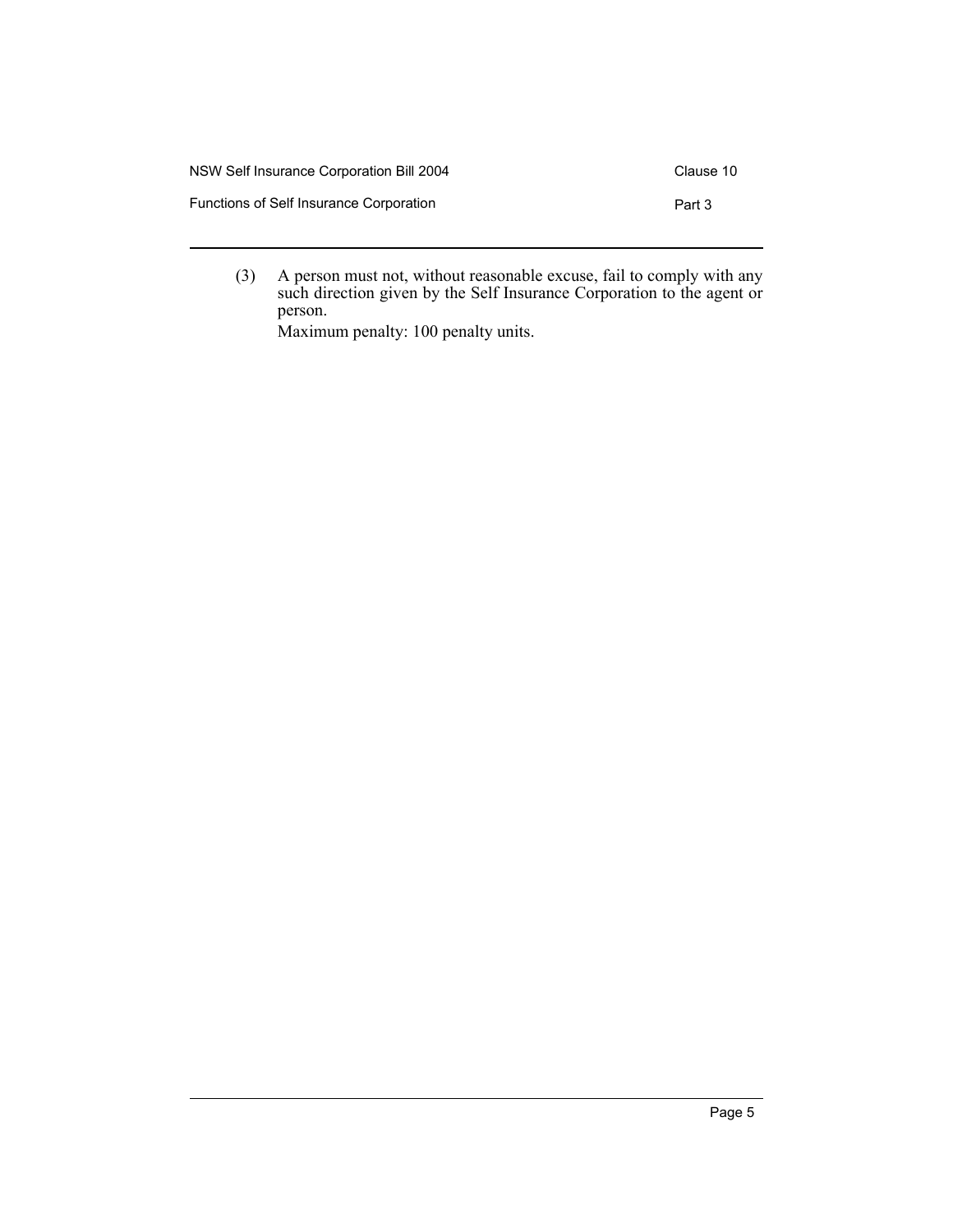Part 4 Finance

## **Part 4 Finance**

#### **11 Self Insurance Fund**

- (1) There is to be established in the Special Deposits Account a Self Insurance Fund (the *Fund*) into which is to be paid:
	- (a) all money received by the Self Insurance Corporation as contributions from the State or an authority of the State towards the cost of claims, and
	- (b) all money recovered by the Self Insurance Corporation from insurers, third parties or other persons in connection with claims to which a Government managed fund scheme applies, and
	- (c) all money advanced to the Self Insurance Corporation by the Minister or appropriated by Parliament for the purposes of the Self Insurance Corporation, and
	- (d) all money directed or authorised to be paid into the Fund by or under this or any other Act, and
	- (e) the proceeds of the investment of money in the Fund, and
	- (f) all money received by the Self Insurance Corporation from any other source.
- (2) The Fund is to be applied for the purpose of enabling the Self Insurance Corporation to exercise its functions, including but not limited to the following:
	- (a) payment of claims to which a Government managed fund scheme applies,
	- (b) payment of Government managed fund scheme administration expenses,
	- (c) payment of the costs (including disbursements) of risk management, actuarial and legal services provided in connection with Government managed fund schemes,
	- (d) payments to provide incentives to authorities of the State to enhance the management of liabilities,
	- (e) payment of contributions by the Self Insurance Corporation made in accordance with an arrangement entered into under section 211B (3) of the *Workers Compensation Act 1987*.
- (3) All expenditure incurred by the Self Insurance Corporation is to be paid from the Fund.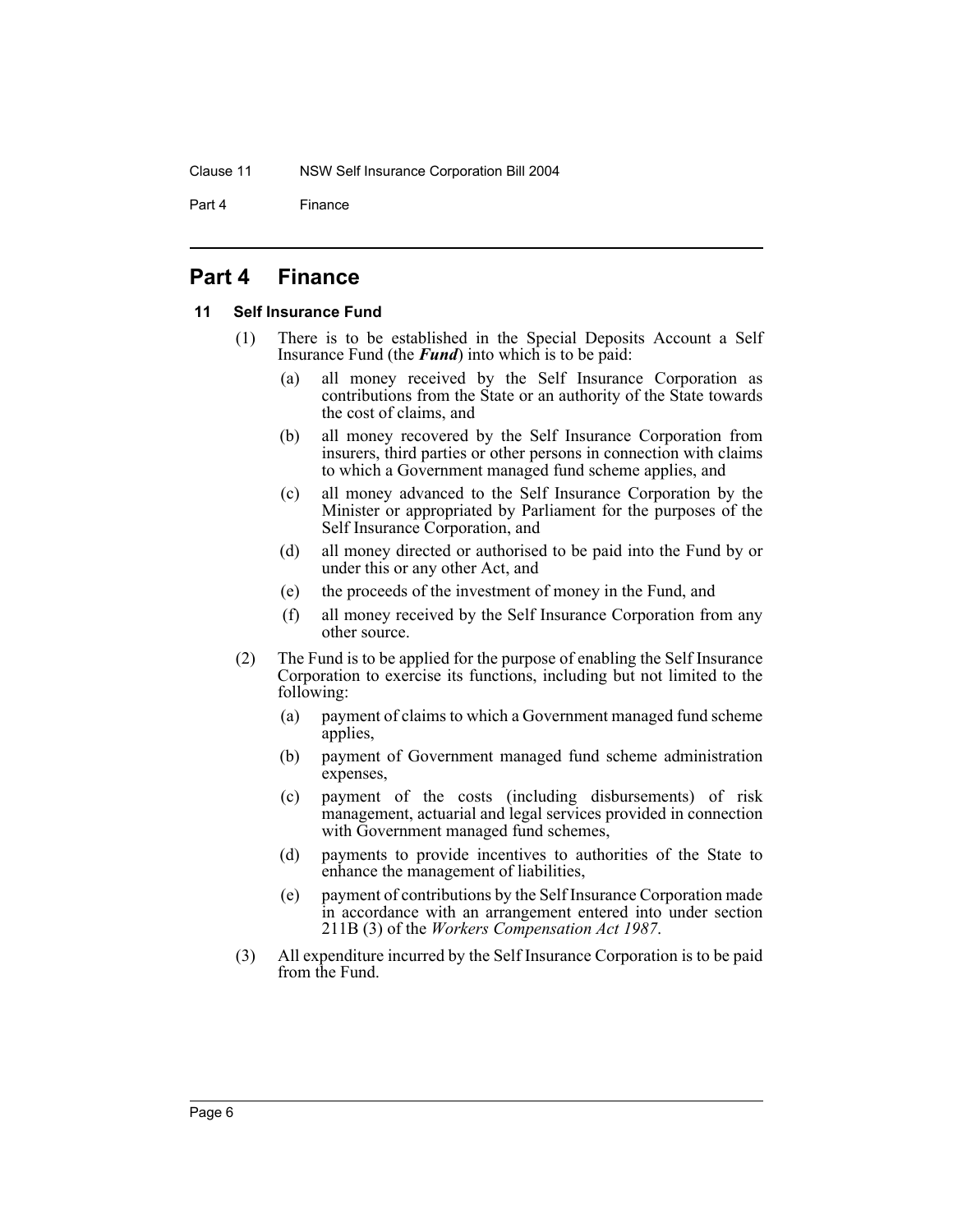NSW Self Insurance Corporation Bill 2004 Clause 12

Finance **Part 4** 

#### **12 Investment of money in Fund**

The Self Insurance Corporation may invest money in the Self Insurance Fund:

- (a) in the manner authorised by the *Public Authorities (Financial Arrangements) Act 1987*, or
- (b) if that Act does not confer power on the Self Insurance Corporation to invest the money, in any other manner approved by the Minister.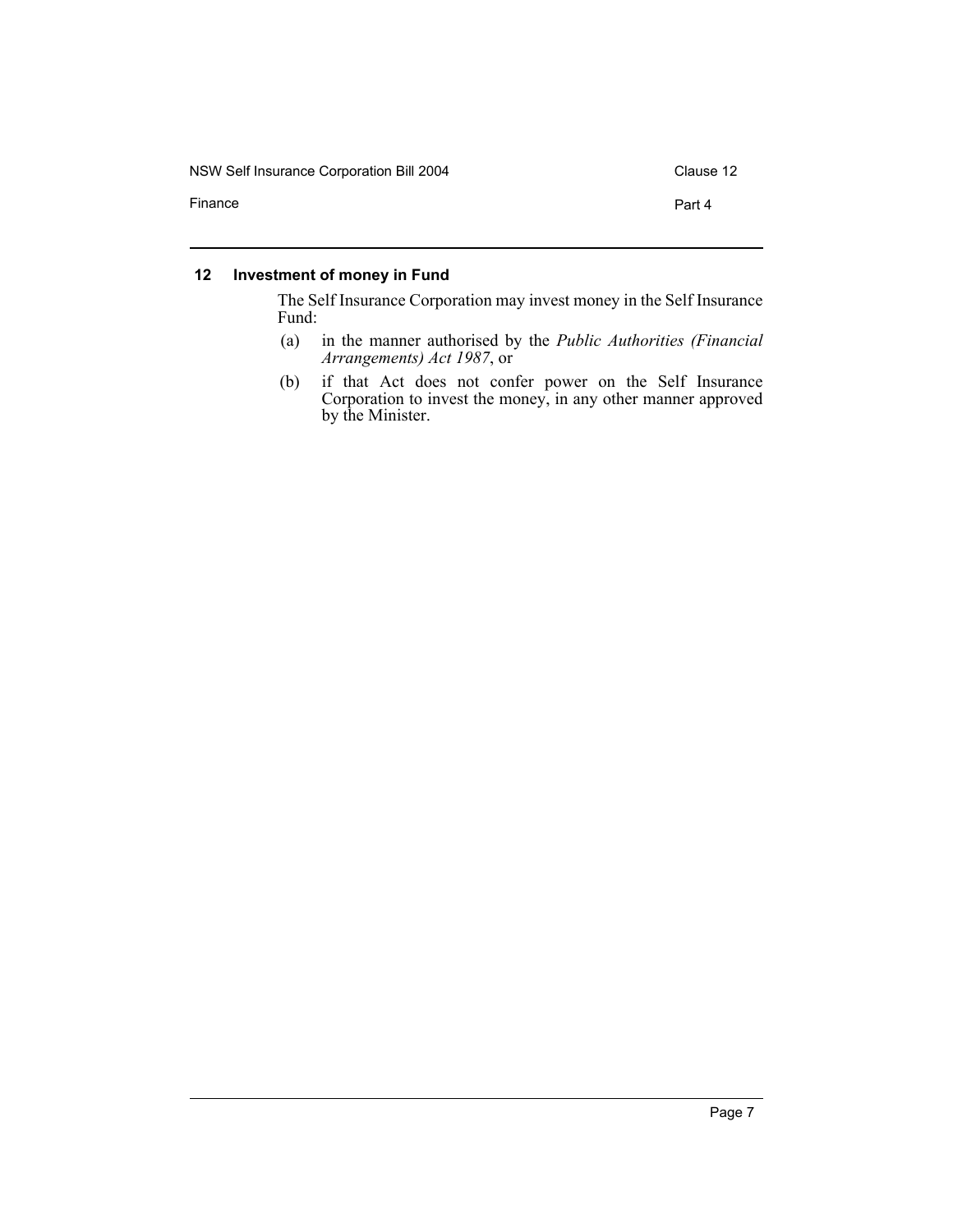Part 5 Miscellaneous

## **Part 5 Miscellaneous**

#### **13 Regulations**

- (1) The Governor may make regulations, not inconsistent with this Act, for or with respect to any matter that by this Act is required or permitted to be prescribed or that is necessary or convenient to be prescribed for carrying out or giving effect to this Act.
- (2) A regulation may create offences with a maximum penalty not exceeding 50 penalty units.

#### **14 Nature of proceedings for offences**

Proceedings for an offence under this Act or the regulations may be dealt with summarily before a Local Court.

## **15 Seal of Corporation**

The seal of the Self Insurance Corporation is to be kept by the Minister and may be affixed to a document only:

- (a) in the presence of the Minister or a member of the staff of the Corporation authorised in that behalf by the Minister, and
- (b) with an attestation by the signature of the Minister or that member of staff of the fact of the affixing of the seal.

## **16 Savings, transitional and other provisions**

Schedule 1 has effect.

## **17 Amendment of Acts and Regulations**

The Acts and Regulations specified in Schedule 2 are amended as set out in that Schedule.

#### **18 Review of Act**

- (1) The Minister is to review this Act to determine whether the policy objectives of the Act remain valid and whether the terms of the Act remain appropriate for securing those objectives.
- (2) The review is to be undertaken as soon as possible after the period of 5 years from the date of assent to this Act.
- (3) A report on the outcome of the review is to be tabled in each House of Parliament within 12 months after the end of the period of 5 years.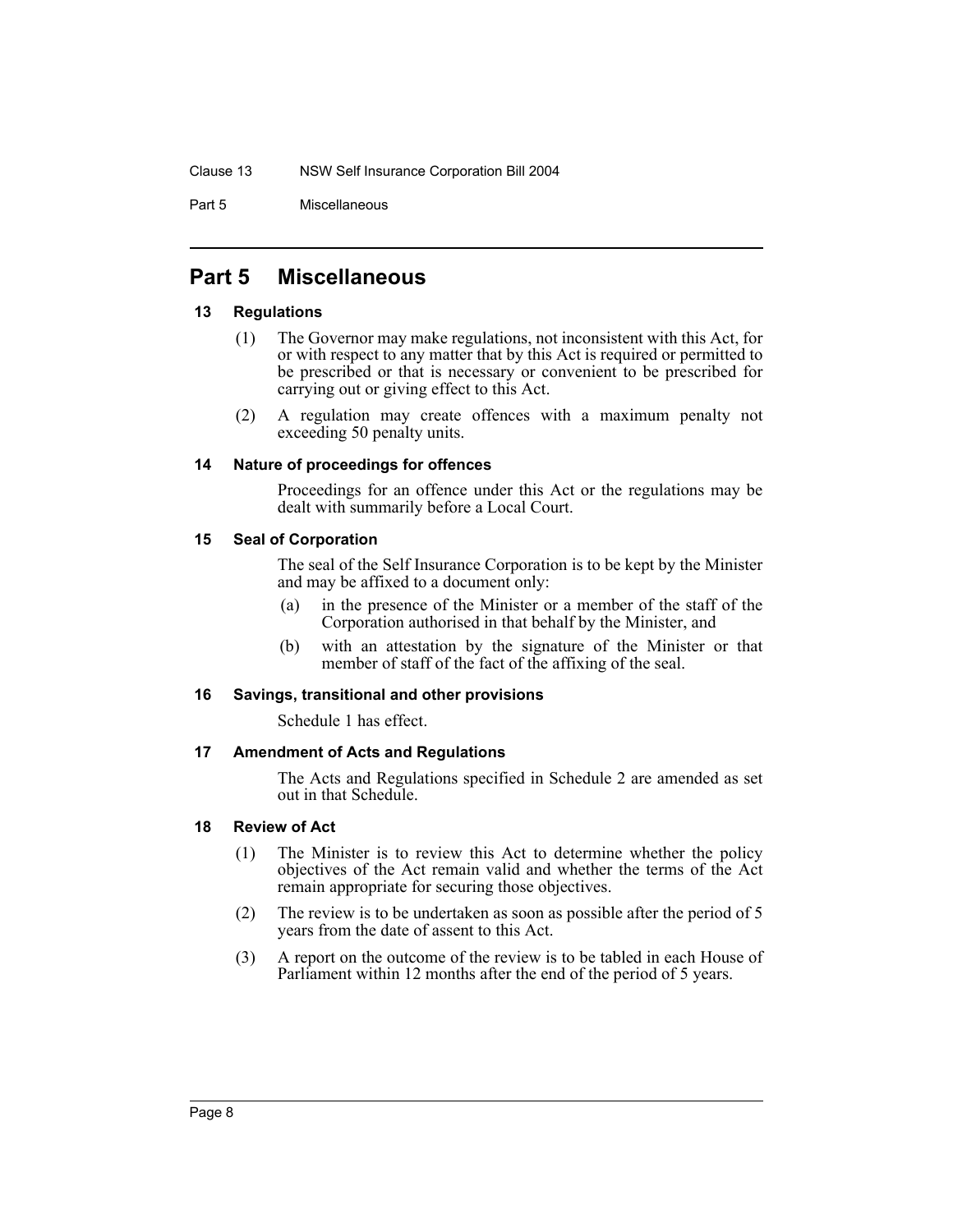Savings, transitional and other provisions Schedule 1 and the state of the state of the Schedule 1

## **Schedule 1 Savings, transitional and other provisions**

(Section 16)

## **Part 1 General**

#### **1 Regulations**

- (1) The regulations may contain provisions of a savings or transitional nature consequent on the enactment of the following Acts: this Act
- (2) Any such provision may, if the regulations so provide, take effect from the date of assent to the Act concerned or a later date.
- (3) To the extent to which any such provision takes effect from a date that is earlier than the date of its publication in the Gazette, the provision does not operate so as:
	- (a) to affect, in a manner prejudicial to any person (other than the State or an authority of the State), the rights of that person existing before the date of its publication, or
	- (b) to impose liabilities on any person (other than the State or an authority of the State) in respect of anything done or omitted to be done before the date of its publication.

## **Part 2 Provisions consequent on enactment of this Act**

#### **2 Continuation of NSW Insurance Ministerial Corporation**

The NSW Self Insurance Corporation is a continuation of, and the same legal entity as, the NSW Insurance Ministerial Corporation that was constituted by the *Government Insurance Office (Privatisation) Act 1991*.

#### **3 Continuation of NSW Treasury Managed Fund**

Nothing in this Act affects the continuation of the NSW Treasury Managed Fund, except that the NSW Treasury Managed Fund is taken to be a Government managed fund scheme subject to this Act.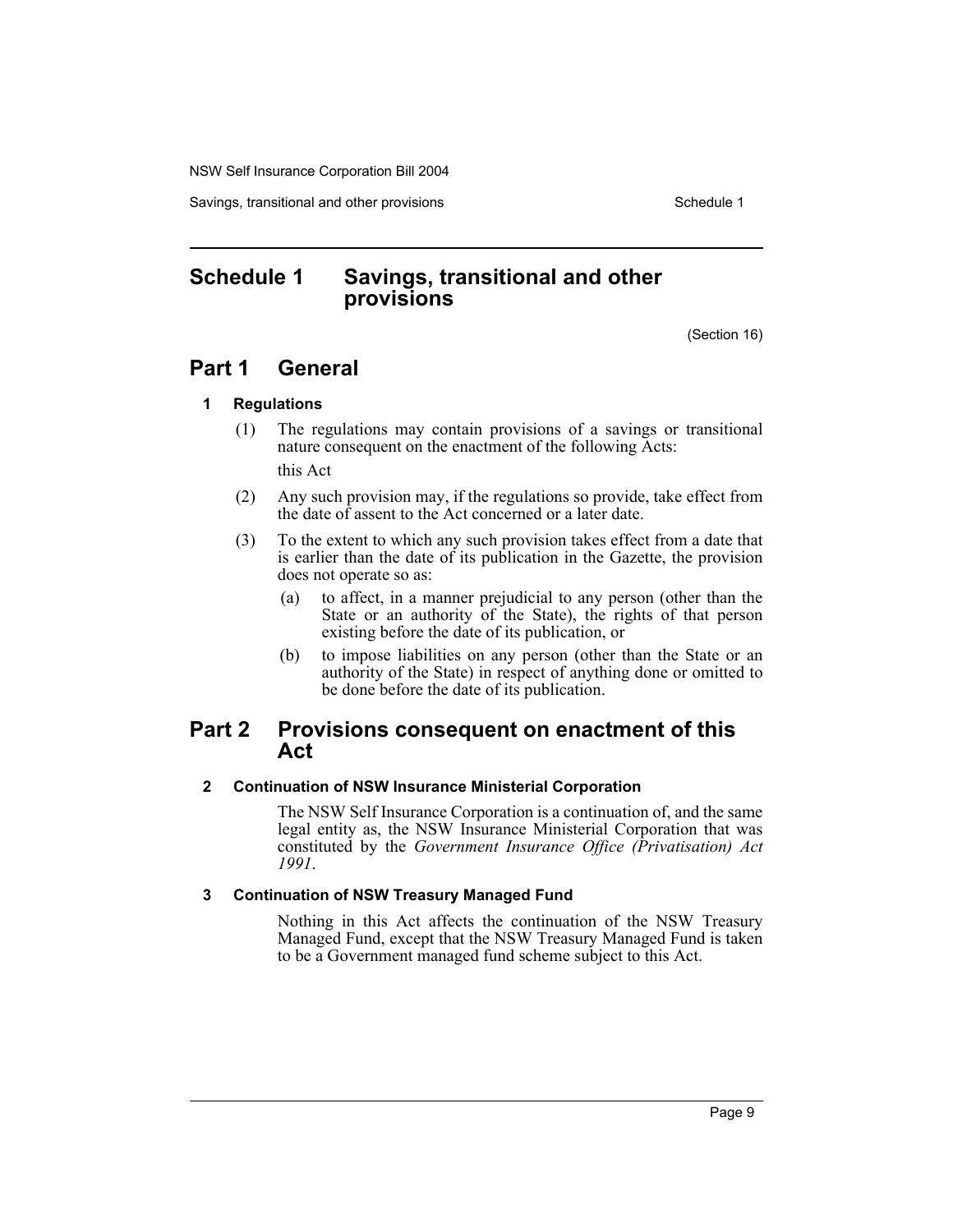Schedule 2 Amendment of Acts and Regulations

## **Schedule 2 Amendment of Acts and Regulations**

(Section 17)

## **2.1 Government Insurance Office (Privatisation) Act 1991 No 38**

#### **[1] Section 4 Definitions**

Omit the definition of *Ministerial Corporation* from section 4 (1).

## **[2] Section 4 (1)**

Insert in alphabetical order:

*Self Insurance Corporation* means the NSW Self Insurance Corporation constituted by the *NSW Self Insurance Corporation Act 2004*.

#### **[3] Sections 16 (2) (b), 24 (1), 27 and 38 (1) (b) and (c)**

Omit "Ministerial Corporation" wherever occurring. Insert instead "Self Insurance Corporation".

#### **[4] Section 26 Self Insurance Corporation etc may sell excluded undertaking or retain it**

Omit "Ministerial Corporation" from section 26 (1).

Insert instead "Self Insurance Corporation".

#### **[5] Section 28 Constitution, management and functions of NSW Insurance Ministerial Corporation**

Omit the section.

## **2.2 Motor Accidents Act 1988 No 102**

#### **[1] Section 3 Definitions**

Omit the definition of *Ministerial Corporation* from section 3 (1).

#### **[2] Section 3 (1)**

Insert in alphabetical order:

*Self Insurance Corporation* means the NSW Self Insurance Corporation constituted by the *NSW Self Insurance Corporation Act 2004*.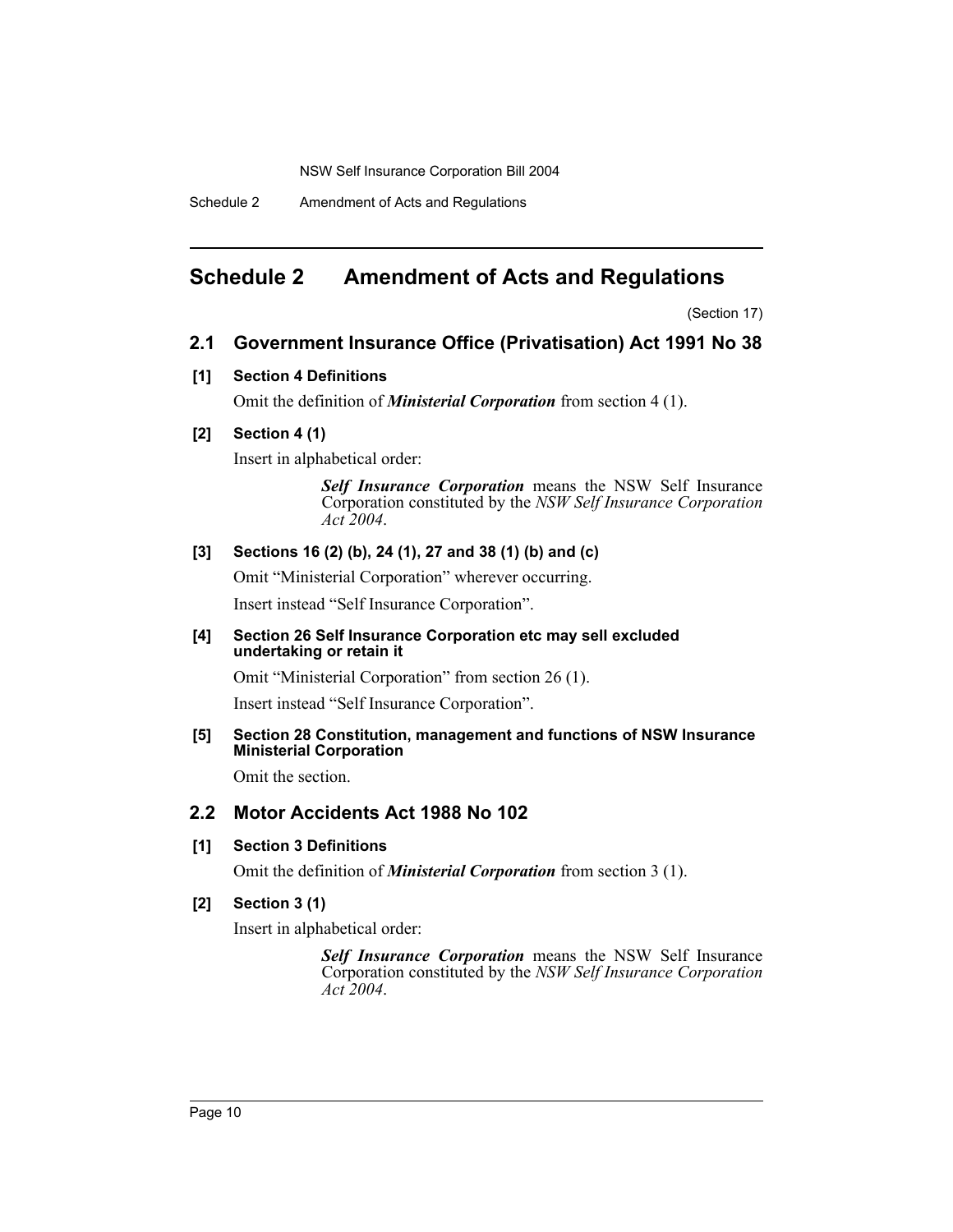Amendment of Acts and Regulations Schedule 2 and 3 and 3 and 3 and 3 and 3 and 3 and 3 and 3 and 3 and 3 and 3 and 3 and 3 and 3 and 3 and 3 and 3 and 3 and 3 and 3 and 3 and 3 and 3 and 3 and 3 and 3 and 3 and 3 and 3 and

#### **[3] Sections 66A (7) (a), 139 (2), 140 (1) (a) and (b1), 141 (1) (a1) and (b), 142, 144 (1), 145B (1), 146A (1), 147A and 147B (1) and the Table to section 145A (2)**

Omit "Ministerial Corporation" wherever occurring.

Insert instead "Self Insurance Corporation".

**[4] Section 149 Payment of short-fall levies to Self Insurance Corporation** Omit "Ministerial Corporation" wherever occurring.

Insert instead "Self Insurance Corporation".

## **2.3 Motor Accidents Compensation Act 1999 No 41**

#### **Section 120 Claims register**

Omit "NSW Insurance Ministerial Corporation constituted under Part 5 of the *Government Insurance Office (Privatisation) Act 1991*" from section 120 (4).

Insert instead "NSW Self Insurance Corporation constituted under the *NSW Self Insurance Corporation Act 2004*".

## **2.4 Public Authorities (Financial Arrangements) Regulation 2000**

#### **[1] Schedule 3 Authorities having Part 4 investment powers**

Omit "NSW Insurance Ministerial Corporation". Insert instead "NSW Self Insurance Corporation".

## **[2] Schedule 4 Authorities specifically included**

Omit "NSW Insurance Ministerial Corporation". Insert instead "NSW Self Insurance Corporation".

## **2.5 Public Finance and Audit Act 1983 No 152**

## **Schedule 2 Statutory bodies**

Insert in alphabetical order:

NSW Self Insurance Corporation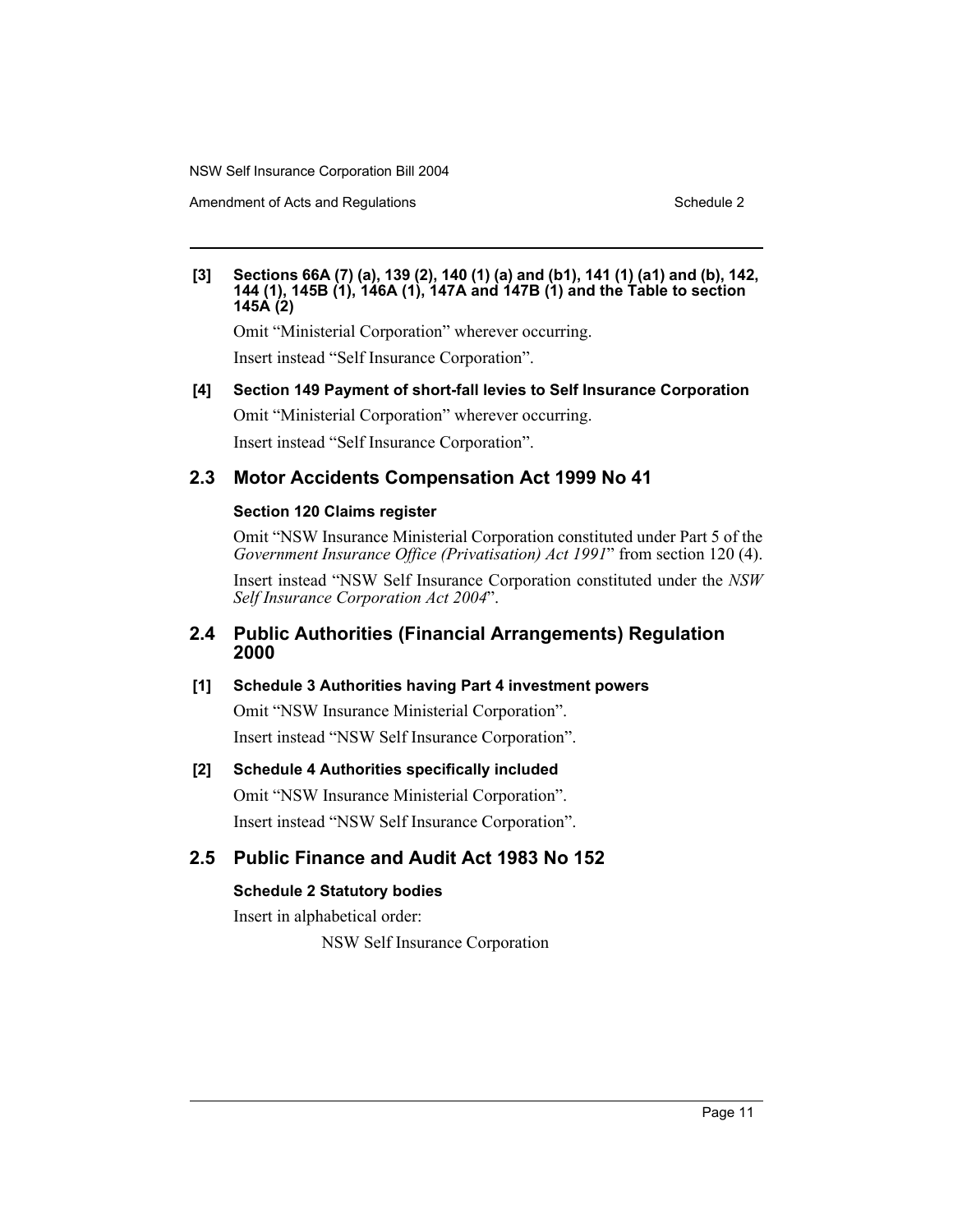Schedule 2 Amendment of Acts and Regulations

## **2.6 Public Finance and Audit Regulation 2000**

## **[1] Clause 20 Prescribed statutory bodies under Division 4 of Part 3 of the Act**

Omit clause 20 (1) (l).

**[2] Clause 21 Particular audit of the NSW Treasury Managed Fund** Omit the clause.

## **2.7 Workers Compensation Act 1987 No 70**

**Sections 151Y (9), 176 (3A), 211B (2) and (3) and 221 (10) (b)**

Omit "Insurance Ministerial Corporation" wherever occurring. Insert instead "Self Insurance Corporation".

## **2.8 Workplace Injury Management and Workers Compensation Act 1998 No 86**

## **[1] Section 4 Definitions**

Omit the definition of *Insurance Ministerial Corporation* from section 4 (1).

## **[2] Section 4 (1)**

Insert in alphabetical order:

*Self Insurance Corporation* means the NSW Self Insurance Corporation constituted by the *NSW Self Insurance Corporation Act 2004*.

## **[3] Section 72 Inspection of relevant claims information**

Omit "Insurance Ministerial Corporation" from the definition of *insurer* in section 72 (3).

Insert instead "Self Insurance Corporation".